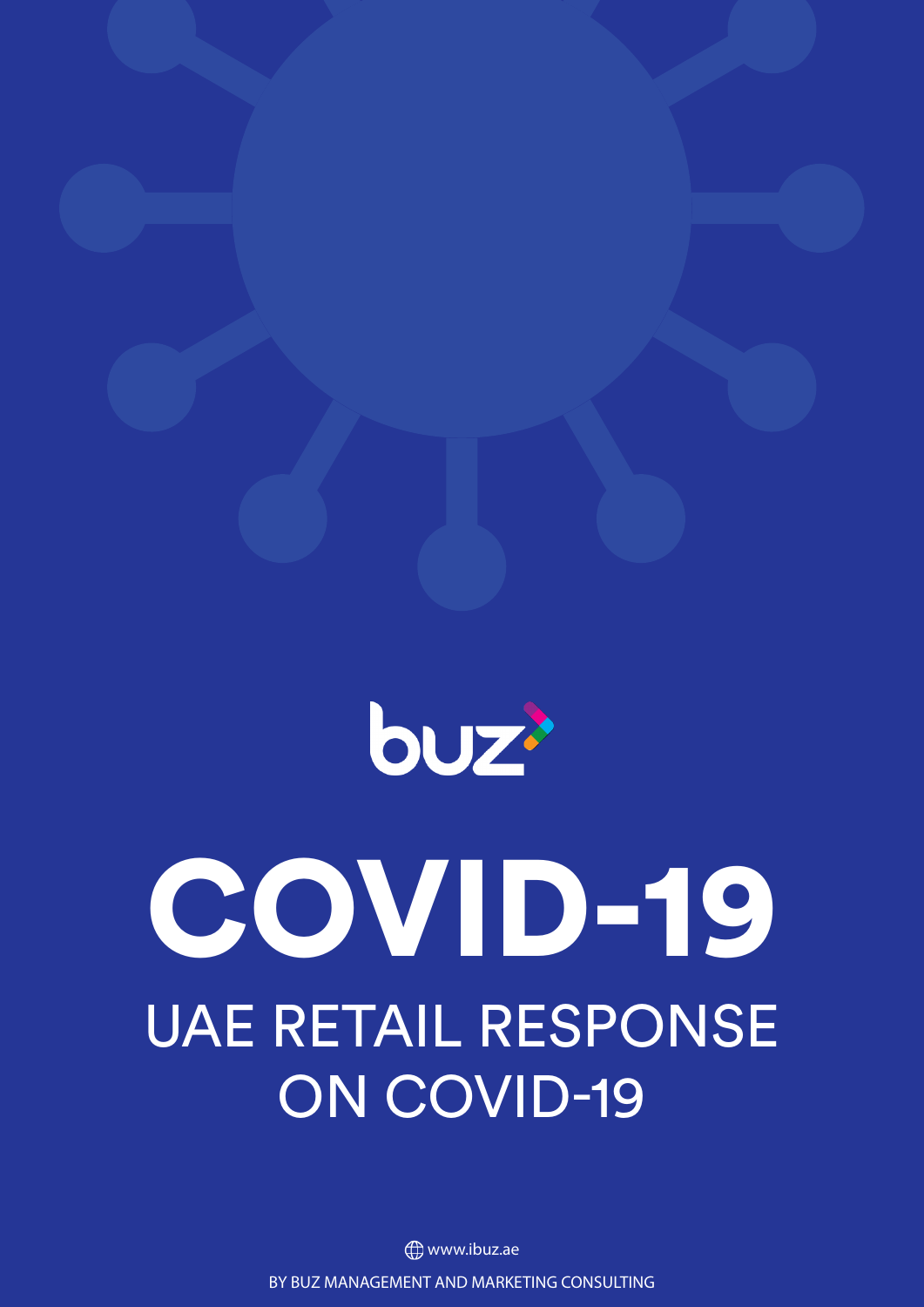

#### **EXECUTIVE SUMMARY**

With the recent phased opening decision for the retail sector, it still remains unclear how businesses will perform and the severity of the coronovirus pandemic's underlying impact to the sector.

Over the past few weeks, we conducted the first phase of our UAE Retail Response on Covid-19 survey with the support of our retail sector partners on the impact this pandemic has had on their business and their immediate action to fight the current economic scenario. Our survey participants represent retail categories including F&B, Fashion, Jewellery, Electronics, Fitness, Cosmetics, Hypermarkets and other segments, along with popular community shopping malls.

As retailers are forced to close their doors to combat further COVID-19 outbreak, one of the biggest concerns (especially among "non-essentials" retailers), is how to compensate for lost in-store revenue.

Retailers and brands face a daunting multitude of short-term challenges around health and safety, supply chain, labor force, cash flow, consumer demand and marketing. Yet successfully navigating these issues alone will not assure a bright future, or any future at all. That's because once we get through this pandemic and we will get through it  $-$  we will emerge in a very different world from the one we left prior to the outbreak.

In order to ensure a future where businesses not only survive, but thrive, it is critical to anticipate what a post-pandemic world will look like, and then begin to transform to better match this new reality.

#### **A STUDY ON IMMEDIATE IMPACT OF COVID-19 ON VARIOUS SECTORS IN THE RETAIL INDUSTRY**

With an aim to offer multiple survey reports, this first report from BUZ Management & Marketing Consulting provides a view on the impact of COVID-19 on businesses within the Retail sector, their current sentiment and a quick guide on how businesses have responded.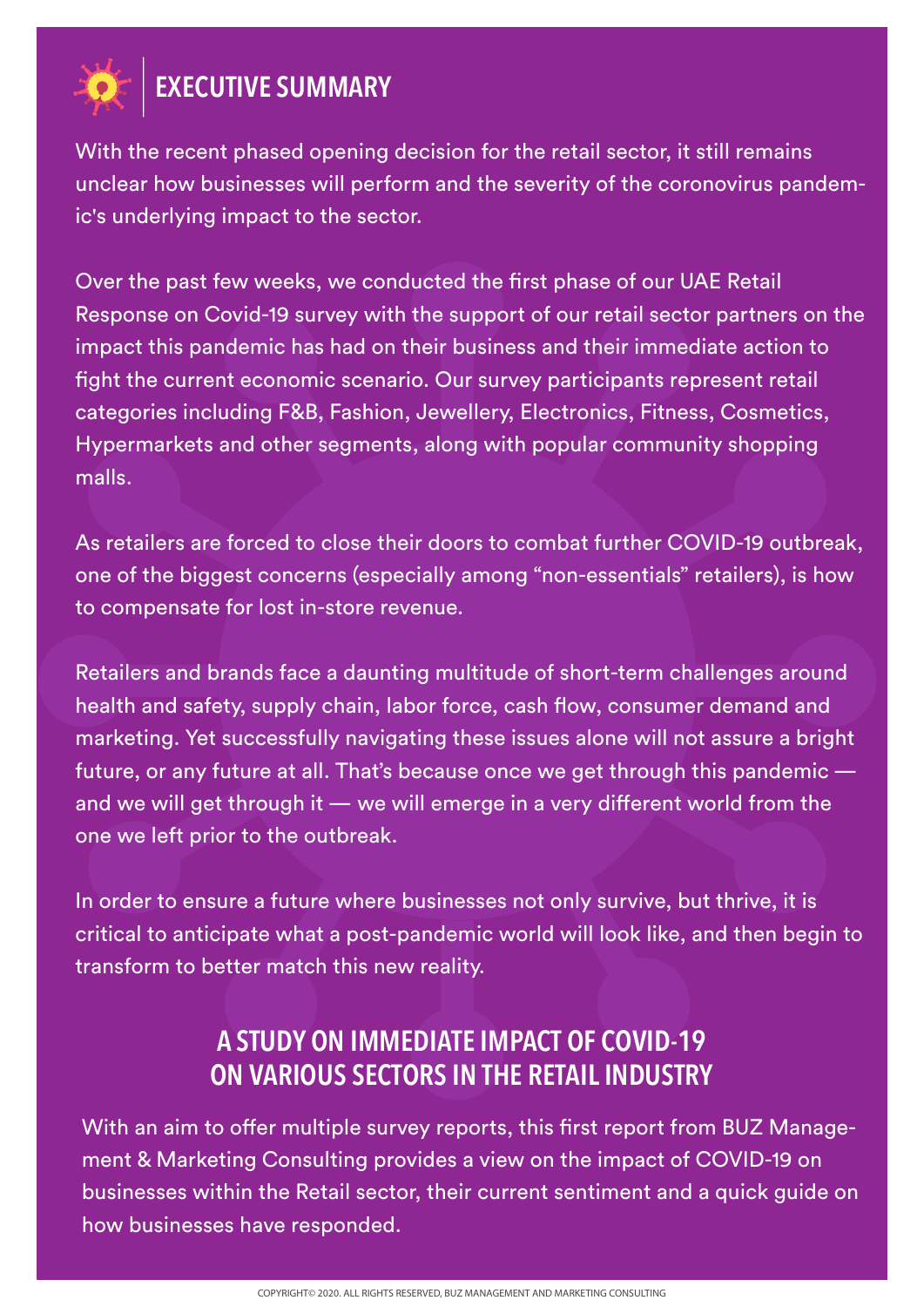## **IMPACT ON BUSINESS AND OPERATIONS**



Businesses fear that the spread of the virus will hamper economic growth and that government action may not be enough to recover.

75% of the businesses have reported major negative impact by the pandemic. Most of the businesses that reported high impact were from sectors including clothing & specialty, Jewellery outlet, Shopping Malls, Furniture, health& wellness and entertainment.

13% of the retailers reported a moderate impact and forecast a possible recovery within the coming quarter. The businesses were mostly F&B, E-commerce and Cosmetics.

12% of the respondents indicate significant impact and are not hopeful with a positive recovery timeline within this year.





#### **2020 EXPANSION PLANS**

Most multi-nationals and domestic businesses will re-strategize their expansion plans and optimise operational costs in the wake of the COVID-19 pandemic. All these factors will inevitably impact the other GCC investors as well.

Surprisingly, 27% suggested sticking to their expansion plans. These are respondents from the clothing & specialty, F&B and beauty brands.

| No Change   | 28% |     |
|-------------|-----|-----|
| Yes, we may |     |     |
| reconsider  |     | 72% |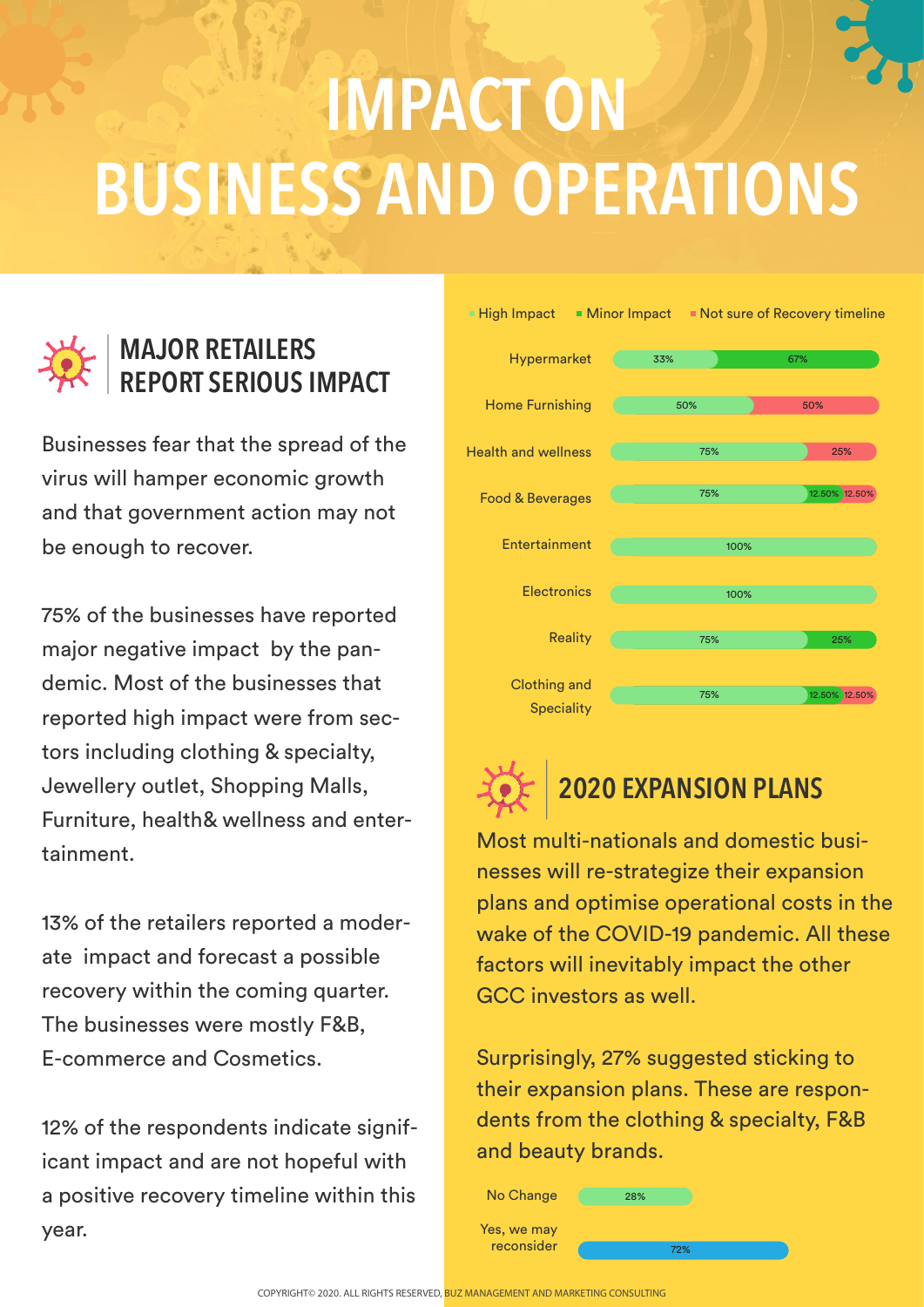

#### **AFFECTED SUPPLY CHAINS**

63% of the respondents said that there has been a huge impact on their supply chain. The affected categories include clothing, F&B, health & wellness, entertainment, and electronics.

While 36% of the respondents, mostly from the clothing & specialty category and beauty were not bothered with the impact, in the coming quarter.

Globally, the textile, technology and household goods industry will be the most affected with their supply chain





The COVID-19 pandemic is making retailers reconsider their 2020 business forecast.

Majority of the respondents have claimed that they are expecting 75% or more, less than their original business forecast. While fair percentage of the retailers claimed to be expecting 50% less than their 2020 forecast.

Growth estimates for global retail in 2020 will be halved from pre-COVID-19 forecasts, overall, but impacts are uneven.



Clothing and Speciality 6.25%12.50% 50% 31.50%

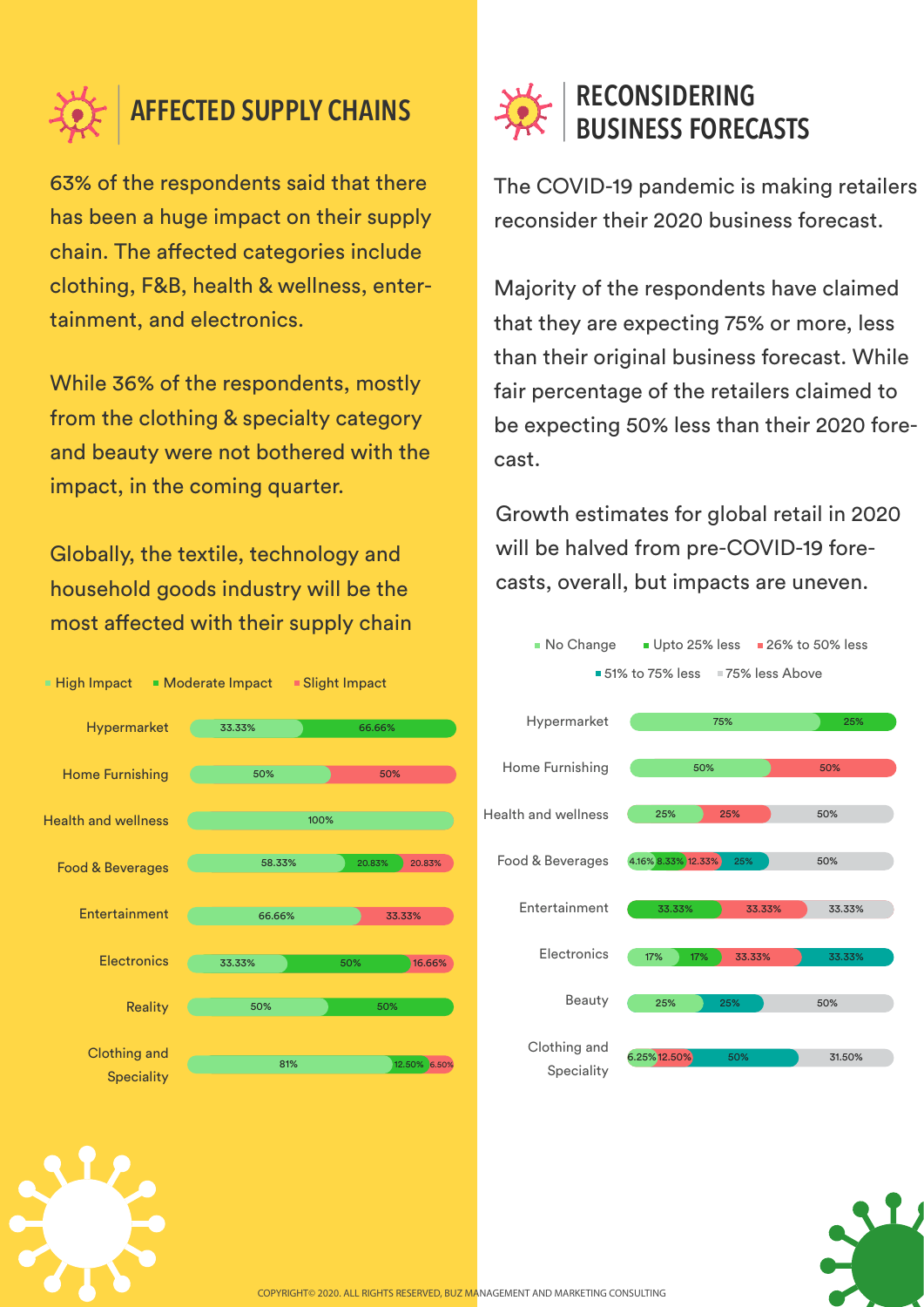# **IMPACT ON RETAILER MARKETING ACTIVITIES**



#### **MARKETING AND ADVERTISING SPEND**

While the first thing many companies do in trying economic times is to immediately cut back on non-essential, and marketing often gets lumped into that category.

Large percentage of the retailers have indicated that there is either a high or possible likelihood that they will be decreasing their ad spend this year. Presumably, some of our respondents will have already stopped ad campaigns for products they cannot currently sell.





Assuming that consumers will have adopted different buying behavior by the end of this pandemic, retailer are depending on promotional or sales-led activities to encourage the buying trend.

After slow or no sales, companies will lean on retail events to clear out all the inventory and to get shoppers to visit their stores or use e-commerce options for non-essential items.

65% of the respondents confirmed they will consider retail events such as Eid, Back to School, Fall or Winter as part of their plan for business recovery.



COPYRIGHT© 2020. ALL RIGHTS RESERVED, BUZ MANAGEMENT AND MARKETING CONSULTING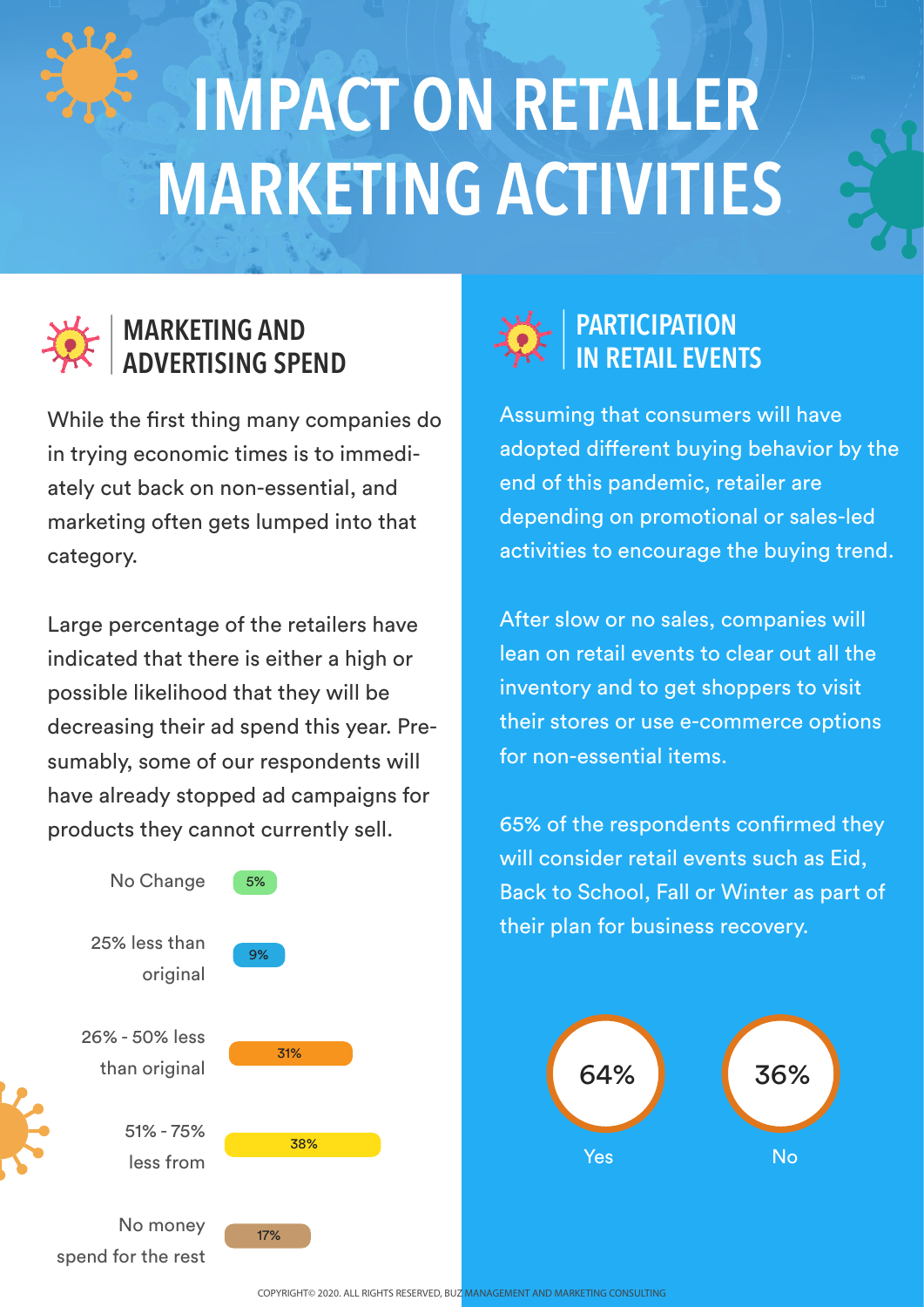

## **MEASURES THE RETAILERS WILL TAKE TO MITIGATE THE IMPACT**



#### **SUPPORT FROM RETAIL LANDLORDS**

Neither retail landlords nor tenants are immune from the effect of these directives.

While some retail landlords have already offered rent freeze for a set period, 37% retailers are expecting this support from all retail landlords where their stores are present.

However, close to half of the respondents have suggested 25% discount of their current rental fees for the rest of the year.

We conducted a parallel survey with community shopping malls, where majority of the respondents claimed they have offered or in the process of rent freeze for up to 3 months as a support to their retailers





#### **POSSIBLE ORGANIZATIONAL CHANGES**

We also verified with the retailers on their workforce management, further to the solutions recommended by Ministry of Human Resources and Emiratization (MOHRE).

Perhaps the most concerning statistic from our respondents was that 60% felt that they may have to let their staff be on unpaid leaves as a result of the worsening economic conditions caused by the Coronavirus.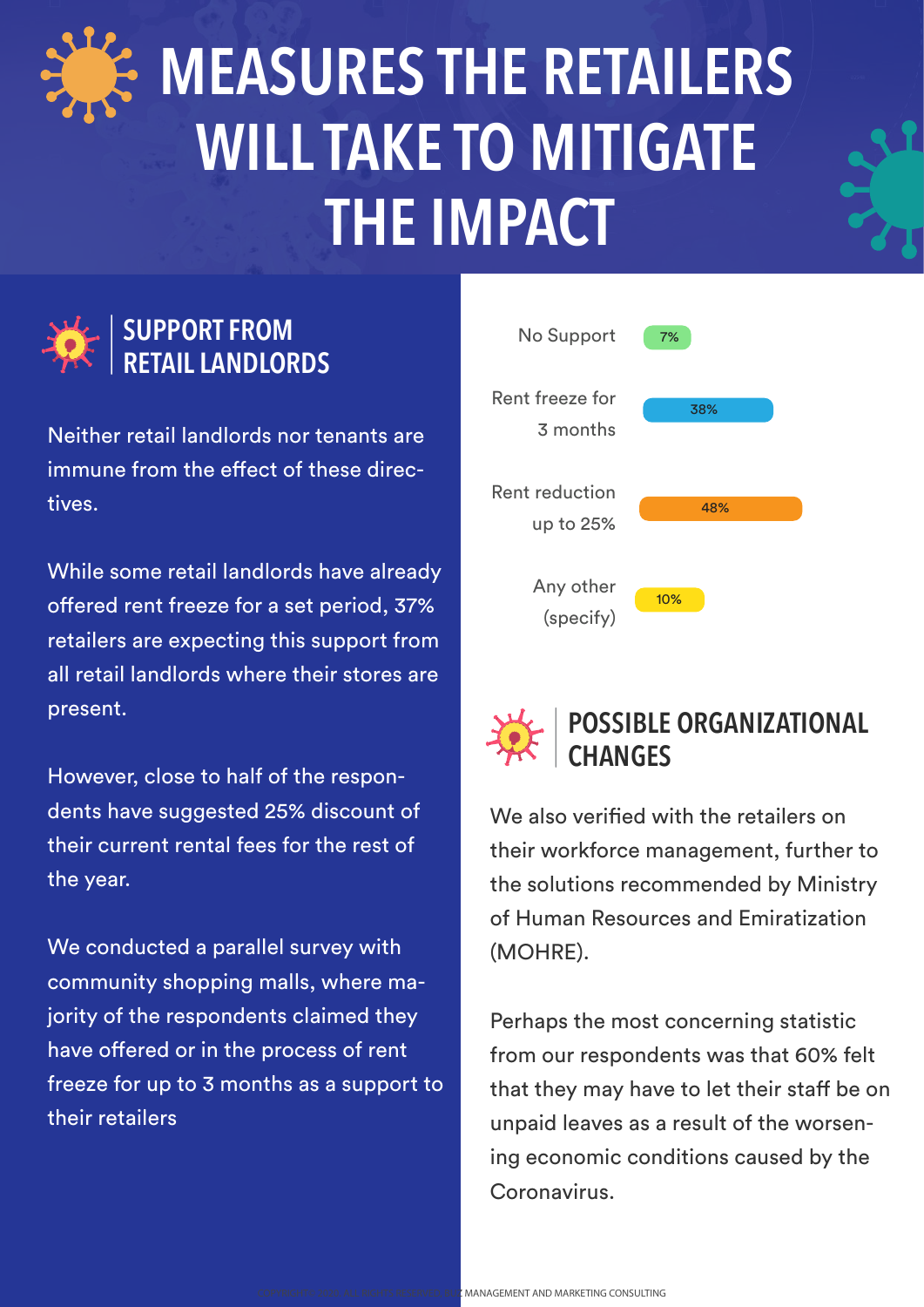While, 41% of the surveyed retailers had already resorted to temporary reduction in salary during the crisis, while 24% responded they can avoid such decisions if there is rent reductions.

Minority of the respondents reported considering permanently reducing sta and freezing recruitment.





#### **MORE CUSTOMIZED GOVERNMENT SUPPORT**

Govt. entities in UAE are in discussions to formulate an action plan for sharing the financial burden of the lockdown. However, retailers are looking for tailored solutions in the coming few months.

32% of the respondents reported they would seek support in terms of flexibility of staffing regulations, these primarily belonged to the F&B, entertainment and health & wellness sector.

24% suggested tax waivers as a support they would seek from the government, while 22% responded with discounted licensing fee.

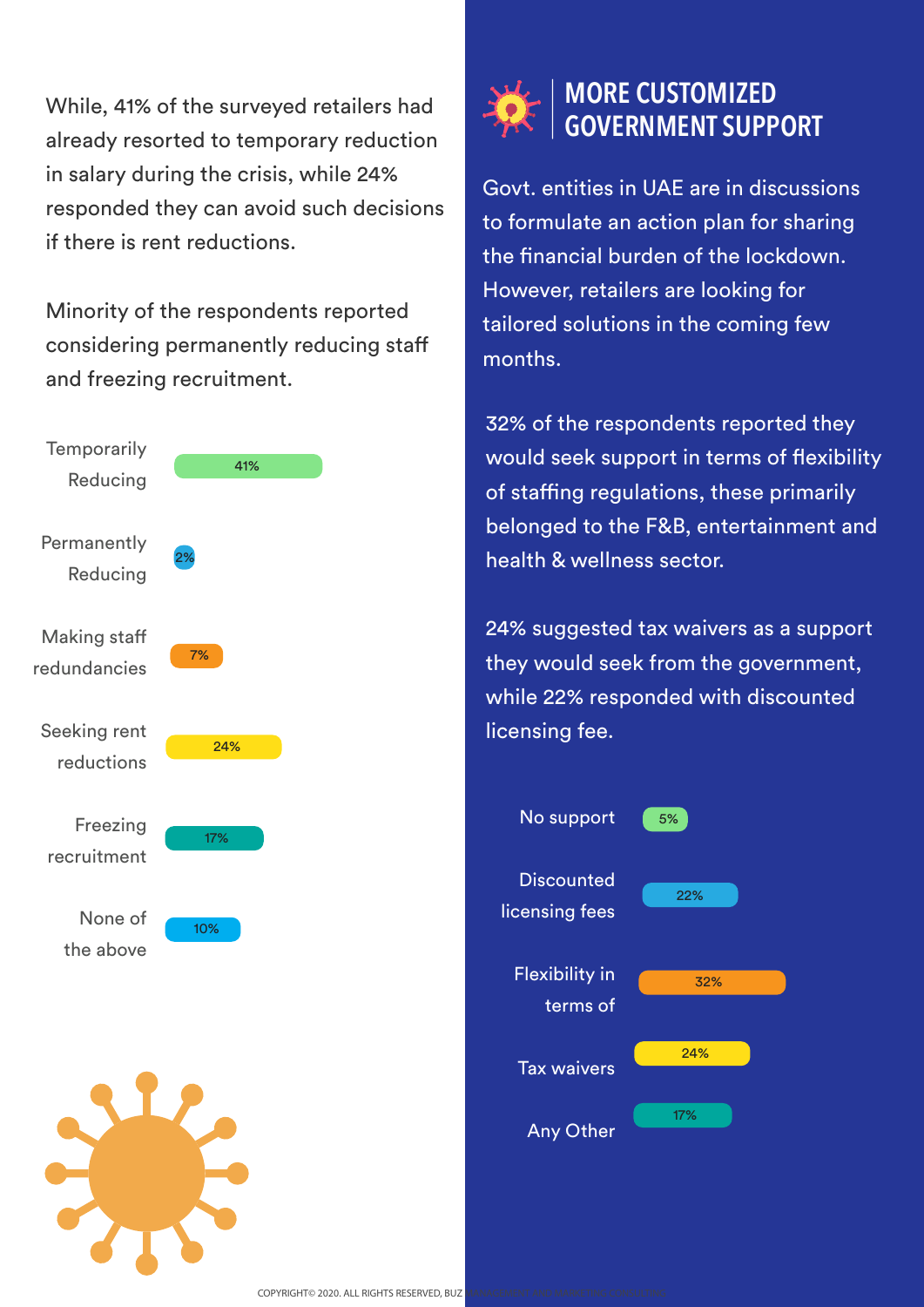### **CONCLUSION**



#### **RETAIL REALITIES**

Some retail categories have been severely ravaged while others have seen sustained growth. This mixed impact is one of the most common themes reported by a variety of retail names and business owners.

Fashion, furniture, and electronics retailers were hit the hardest as consumers forego discretionary purchases in favor of stocking up on food and household supplies. Grocers win, but at a higher cost of operations, and will be highly motivated to be better prepared for the omni-channel shopper and responsiveness to demand shifts.

Retail technology investments will continue to reflect digital transformation efforts, as retailers reserve capital for technology investments by reducing spending on store openings and remodels. The ability to adapt responsively to product, workforce, partner, and operations needs will separate the winners and losers during the COVID-19 crisis.



### **THE NEW CONSUMER LANDSCAPE**

Consumers have adopted short-term behaviors during the pandemic that in many cases will become permanent. Consumers will emerge from the pandemic in a new economic reality, changing commerce behaviors in profound ways.

A significant and creative push from retailers will fundamentally alter this new buying behavior.

### **METHODOLOGY**

- A generic survey was designed consisting of 12 questions that investigated effect of COVID 19 on various aspects of the business such as supply chain management, marketing, forecast for 2020 and measures taken for damage control.
- A survey designed consisting of 8 questions specifically for community malls.